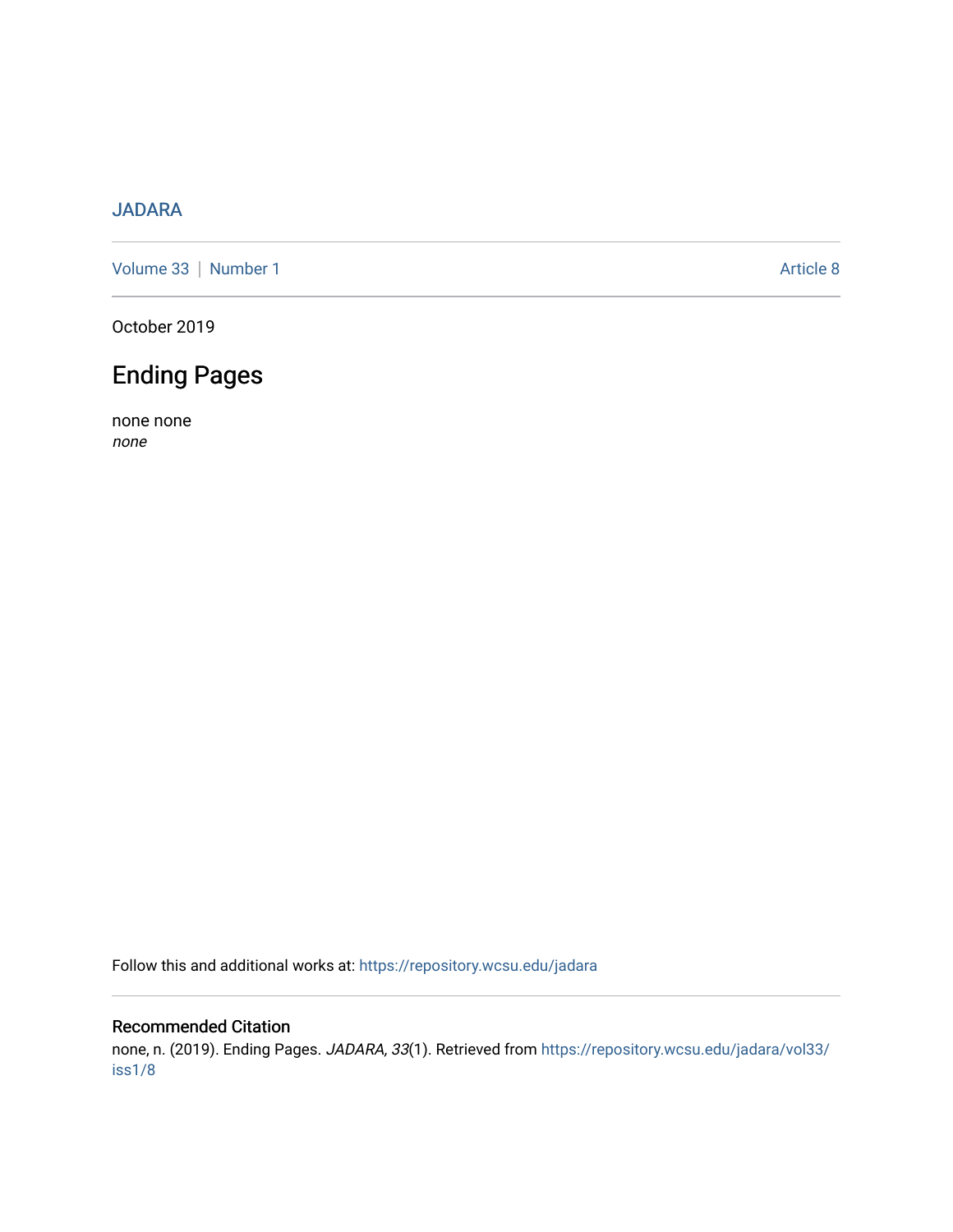

East Rutherford, N.J.

A multi-disciplinary approach: Sharing what we know to get where we want to go. The conference will focus on increasing our understanding of approaches used by allied fields related to rehabilitation, mental health, psychology, counseling, substance abuse, post-secondary education, program administration, interpreting, and many others including parents and laypersons who have an interest in the Deaf, Hard of Hearing, Late Deafened, and Deaf-Blind Communities.

The NJ Chapter is thrilled to be your hosts. Grab this opportunity to see what our region has to offer! Experience learning and laughter right in Lady Liberty's backyard. Picture yourself chatting with colleagues as you cruise around Ellis Island. Network as you walk down Broadway or stroll through the Museum of Modern Art. Shop at our world famous Secaucus Outlets. Just moments away from Liberty Science Center. Add time to your trip and enjoy the getaway you deserve!

For More Information Contact:

Wjhdfmtrsw@aol.com CINDI727@aol.com

Wendy Heines Cindi Sternfeld